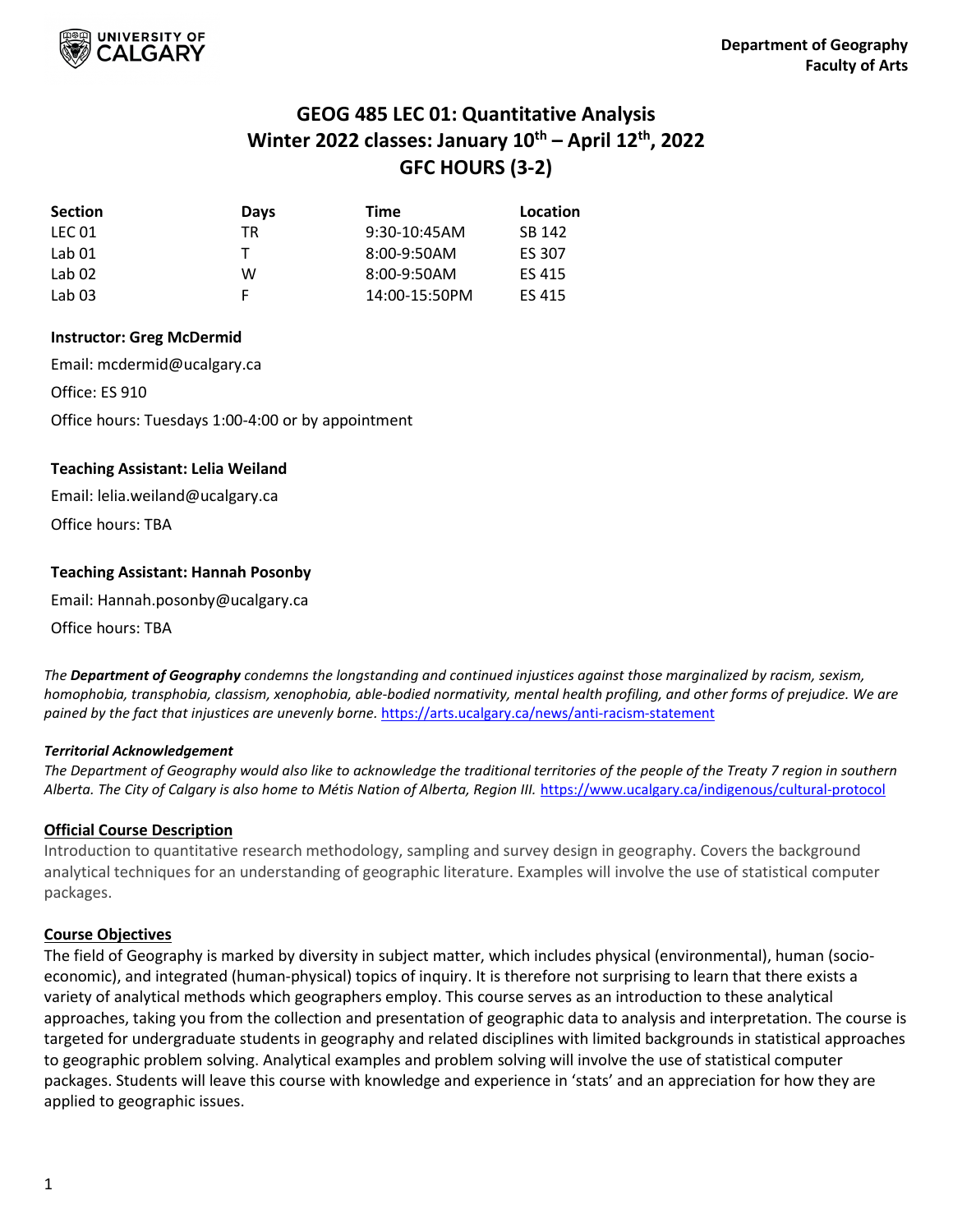

# **Course Learning Outcomes**

The Department of Geography is committed to student knowledge and skill development. The table below lists the key learning outcomes for this course, the program-learning outcomes to which they contribute, and the expected level of achievement.

| <b>Course Learning Outcomes</b>                                                                                                                                              | $PLO(s)*$  | Level(s)**   |
|------------------------------------------------------------------------------------------------------------------------------------------------------------------------------|------------|--------------|
| Distinguish and compare basic data characteristics, concepts, and strategies<br>for preparation and display                                                                  | 3,6        | 1,2          |
| Distinguish, compare and be able to apply basic descriptive statistics:<br>measures of central tendency, dispersion, shape, etc                                              | 3,6        | 1,2          |
| Explain the probabilistic underpinnings of inferential statistics: basic<br>probability theory, probability distribution functions, problem-solving                          | 3, 5, 6, 7 | 1,2          |
| Explain and be able to apply the framework for both classical and p-value<br>hypothesis testing                                                                              | 3,6,7      | $\mathbf{1}$ |
| Identify and interpret a variety of statistical tests wielded in an inferential,<br>hypothesis-testing framework                                                             | 3, 5, 6    | $\mathbf{1}$ |
| Apply a variety of descriptive statistics and graphics to Geographic data for<br>the purpose of summarizing the salient ideas                                                | 3, 5, 6, 7 | 1,2          |
| Explain and apply the concept of probability; list probability distribution<br>types; explain components and utility of the normal distribution and central<br>limit theorem | 3,6,7      | 1,2          |
| Explain basic concepts in estimation and apply towards confidence interval<br>generation; probability sampling concepts, types and size selection                            | 3,5,6,7    | $\mathbf{1}$ |
| Explain and apply terms and concepts in hypothesis testing; one, two and<br>three or more sample difference of means parametric (and non-) tests; p<br>value                 | 3,5,6,7    | $\mathbf{1}$ |
| List, explain and apply inferential categorical difference tests and spatial<br>sampling techniques to geographic data                                                       | 3, 5, 6    | $\mathbf{1}$ |
| Explain and apply tests appropriate to evaluate the statistical relationship<br>between variables (both parametric and non-parametric tests)                                 | 3,5,6,7    | $\mathbf{1}$ |
| Describe the basic concepts of simple bivariate regression, and set the stage<br>for more advanced regression analyses in subsequent courses                                 | 3,6        | $\mathbf{1}$ |
| Explain the concept of multivariate regression, spatial autocorrelation;<br>multicollinearity and residual analysis                                                          | 3,5,6,7    | $\mathbf{1}$ |
| Explain the particular challenges associated with quantitative analysis of<br>spatial data: MAUP, autocorrelation, boundary issues, scale, etc.                              | 3,6,7      | 1,2          |

*\*PLOs = Program Learning Outcomes: 1 = reflect and communicate diverse human-environment perspectives, 2 = identify and explain human-environment processes, 3 = implement sampling, data collection, analyses and communication methods, 4 = analyze spatial and temporal aspects of humanenvironment systems, 5 = employ knowledge, arguments, and methodologies for solving human-environment problems, 6 = evaluate geospatial data and* manipulate it to create cartographic products, 7 = communicate geographic concepts using oral, written, graphic, and cartographic modes, and 8 = *demonstrate literacy skills.*

*\*\*Levels: 1 = Introductory, 2 = Intermediate, and 3 = Advanced.* 

# **Prerequisites**

3 units from GEOG 231, 380

Computer skills are required. Students will be expected to be able to navigate D2L, use word processing and spreadsheet software (e.g. Microsoft Word and Excel, or similar programs), and to follow instructions for and troubleshoot the statistical software used in the course.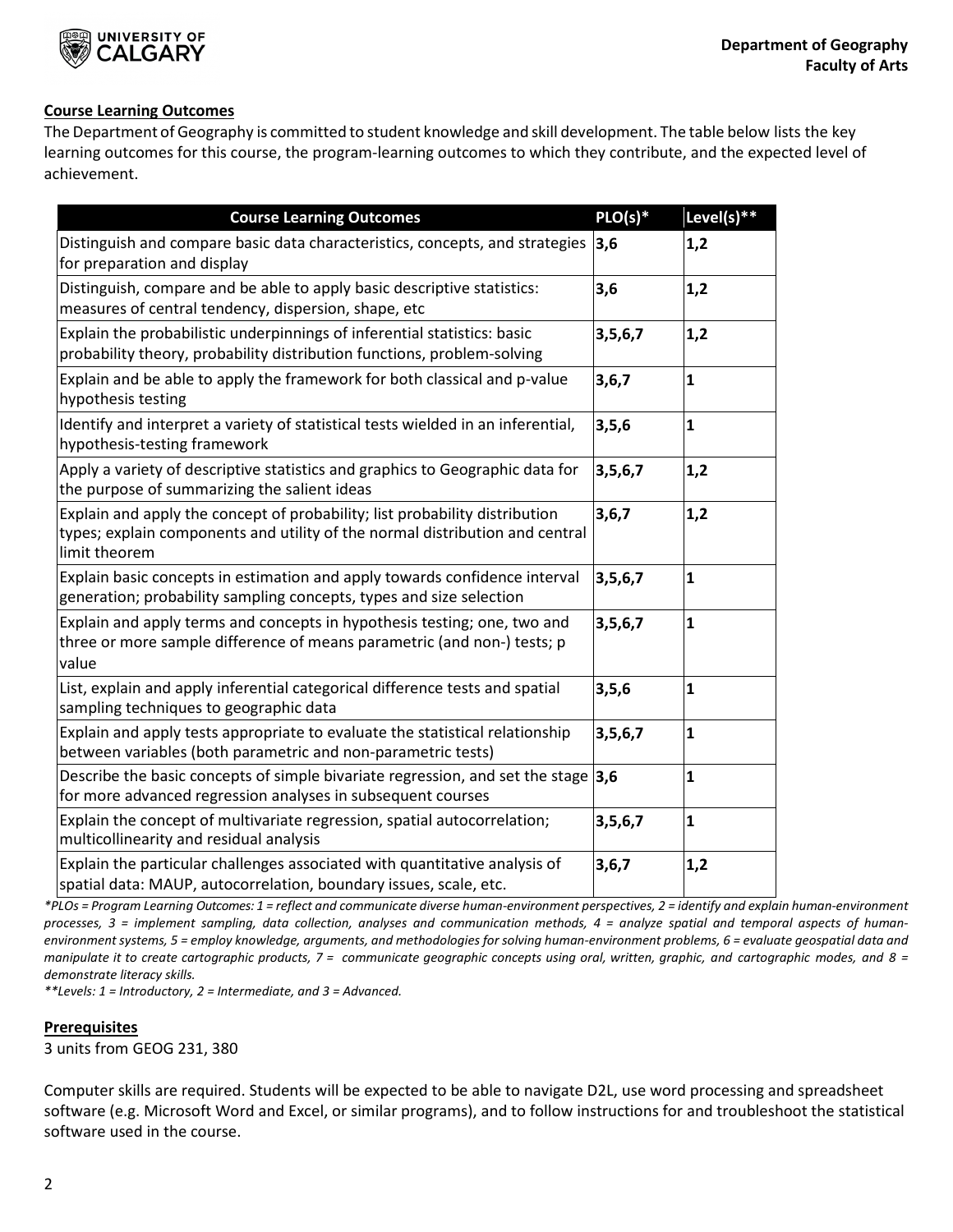

Students will require a non-graphing calculator.

# **Course Format**

Geog 485 will be delivered synchronously, according to the scheduled timetable. The format of this delivery – in-person, online, or blended – may change throughout the term, according to institutional guidance. Announcements will be made throughout the term, as appropriate.

# **Learning Resources**

Required textbook: An Introduction to Statistical Problem Solving in Geography, 3rd edition by J. Chapman McGrew Jr., A.J. Lembo Jr., and Charles B. Monroe, published by Waveland Press Inc., 2014.

Additional readings, lecture material, video lectures, course information, assignments, and course discussion boards will be posted and available through the course Desire2Learn page online at https://d2l.ucalgary.ca/d2l/home. This site will be updated regularly and students are expected to login at least twice weekly to ensure they stay current with the course.

# **Assessment Methods**

|    | In-class Tests (2 tests, 15% each)       | 30%  |
|----|------------------------------------------|------|
| 2. | Laboratory Assignments                   | -25% |
| 3. | In-class Assignments/Class Participation | 8%   |
| 4. | Registrar-scheduled Final Exam           | 37%  |

It is not necessary to pass all components to pass the course as whole.

Writing materials and non-graphing calculators are permitted in exams. No other materials or devices are allowed.

Students are not allowed to use any of the following in exams:

- Phones, smartwatches, or wearable technology of any kind
- Portable/handheld computers, tablets, laptops, electronic writing pads
- Models with QWERTY (i.e., typewriter-like) keypads as part of hardware or software (e.g., TI-92 Plus, Voyage 200)
- Models with pen-input/stylus capability (e.g., Palm, PDAs, Casio ClassPad)
- Models with wireless, Bluetooth, or cellular capability
- Models that require an electrical outlet, "talk"\*\* or make noise, or have a paper tape
- Models that can access the internet
- Models that have cell phone capability or audio/video recording or playing capability
- Models that have a camera, scanning capability, or any other smartphone-type features
- Models with touch-screen capability that aren't on the list of approved graphing calculators (e.g., Casio ClassPad)
- Hardware peripherals such as a stylus, keyboard, or wireless adapter with an approved calculator

The only acceptable reasons for missing an assignment in this class are illness, domestic affliction, or religious conviction. If you miss an assignment or examination for one of these reasons and provide me with the appropriate documentation (see M.1. Supporting Documentation and the Use of a Statutory Declaration in the University of Calgary Calendar) you will have one opportunity to make arrangements for the missed work. Without appropriate documentation, you will receive a zero for that portion of your grade.

Late assignments without prior arrangement will be penalized 10% per day.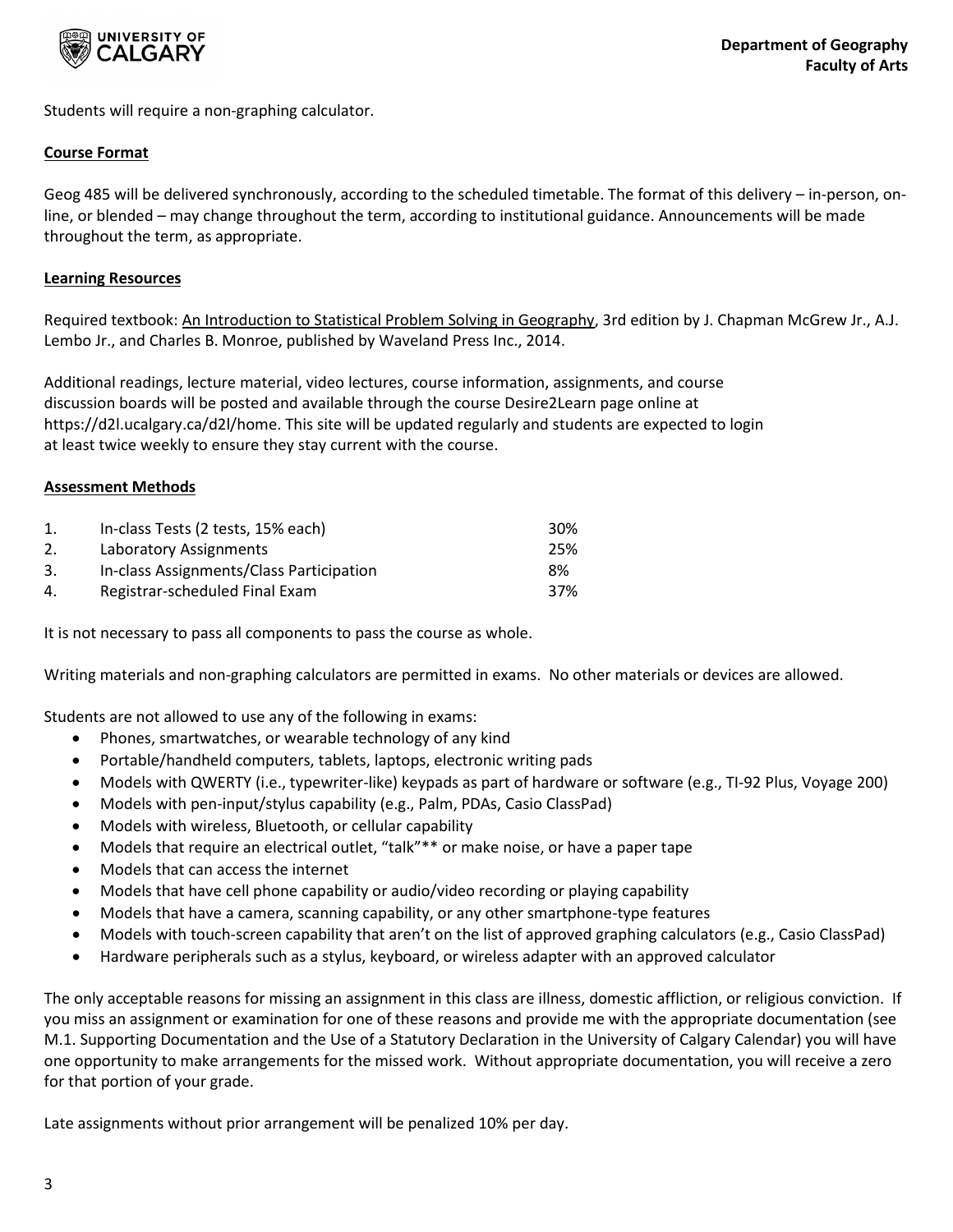

## **Grading System**

| $96 - 100$ A+ | $77 - 80$ B  | $59 - 61$ C- |  |
|---------------|--------------|--------------|--|
| $90 - 95$ A   | $71 - 76$ B- | $55 - 58$ D+ |  |
| $86 - 89$ A-  | $65 - 70$ C+ | $50 - 54$ D  |  |
| $81 - 85$ B+  | $62 - 64$ C  | $0 - 49$ F   |  |

# **Flexible Grade Option (CG Grade)**

<https://www.ucalgary.ca/pubs/calendar/current/f-1-3.html>

## **Additional Course Information**

In the event that a student misses a midterm or any course work due to illness, supporting documentation, such as a medical note or a statutory declaration may be requested https://www.ucalgary.ca/pubs/calendar/current/m-1.html Please refer to<https://www.ucalgary.ca/registrar/registration/appeals/student-faq> for frequently asked questions concerning the provision of a medical note/statutory declaration.

## **Exams & Deferrals**

<https://www.ucalgary.ca/registrar/exams>

# **Supplementary Fees**

Not applicable

# **Referencing Standard**

In written work presented in this class, the accepted method for referencing the work of others will be the Chicago Manual of Style:<https://www.chicagomanualofstyle.org/home.html>

## **Important Dates**

The last day to drop this course and receive a tuition fee refund is **Thursday, January 20th, 2022**. The last day to withdraw from this course is **Tuesday, April 12<sup>th</sup>, 2022**. No classes February 20 – 26<sup>th</sup>, 2022.

For additional detailed course information posted by the instructor, visit the course Desire2Learn page online at [https://d2l.ucalgary.ca/d2l/home.](https://d2l.ucalgary.ca/d2l/home)

## **Writing support**

Please note writing support resources provided by the Student Success Centre [https://ucalgary.ca/ssc/resources/writing](https://ucalgary.ca/ssc/resources/writing-support)[support](https://ucalgary.ca/ssc/resources/writing-support) and the library<https://library.ucalgary.ca/guides/writinghelp>

## **University of Calgary Academic Integrity Policy**

Academic integrity is the foundation of the development and acquisition of knowledge and is based on values of honesty, trust, responsibility, and respect. We expect members of our community to act with integrity. The University Calendar includes a statement on the principles of conduct expected of all members of the university community (including students, faculty, administrators, any category of staff, practicum supervisors, and volunteers), whether on or off university property. This statement applies in all situations where members of the university community are acting in their university capacities. All members of the university community have a responsibility to familiarize themselves with the principles of conduct statement, which is available at: [www.ucalgary.ca/pubs/calendar/current/k.html.](http://www.ucalgary.ca/pubs/calendar/current/k.html)

## **Plagiarism, Cheating, and Student Misconduct**

The University of Calgary is committed to the highest standards of academic integrity and honesty. Students are expected to be familiar with these standards regarding academic honesty and to uphold the policies of the University in this respect.

Academic dishonesty is not an acceptable activity at the University of Calgary, and students are **strongly advised** to read the Student Misconduct section in the University Calendar at[: www.ucalgary.ca/pubs/calendar/current/k-3.html.](http://www.ucalgary.ca/pubs/calendar/current/k-3.html) Often, students are unaware of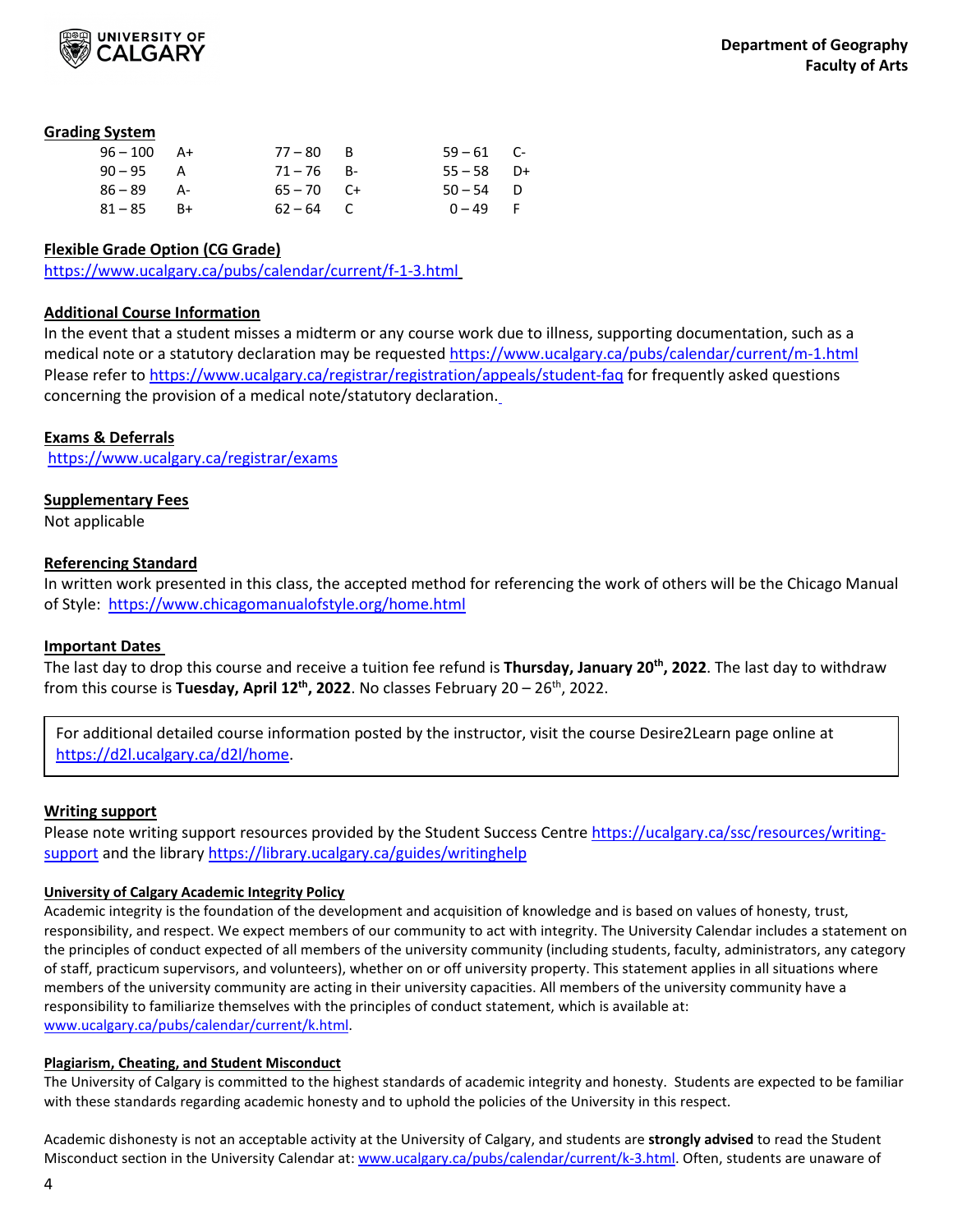

what constitutes academic dishonesty or plagiarism. The most common are (1) presenting another student's work as your own, (2) presenting an author's work or ideas as your own without adequate citation, and (3) using work completed for another course. Such activities will not be tolerated in this course, and students suspected of academic misconduct will be dealt with according to the procedures outlined in the calendar at: [https://www.ucalgary.ca/legal-services/university-policies-procedures/student-academic](https://www.ucalgary.ca/legal-services/university-policies-procedures/student-academic-misconduct-procedure)[misconduct-procedure](https://www.ucalgary.ca/legal-services/university-policies-procedures/student-academic-misconduct-procedure)

For students wishing to know more about what constitutes plagiarism and how to properly cite the work of others, the Department of Geography recommends that they attend Academic Integrity workshops offered through the Student Success Centre: <https://www.ucalgary.ca/student-services/student-success/learning/academic-integrity>

## **Instructor Intellectual Property**

Information on Instructor Intellectual Property can be found a[t https://www.ucalgary.ca/legal-services/university-policies](https://www.ucalgary.ca/legal-services/university-policies-procedures/intellectual-property-policy)[procedures/intellectual-property-policy](https://www.ucalgary.ca/legal-services/university-policies-procedures/intellectual-property-policy)

## **Freedom of Information and Protection of Privacy**

Freedom of Information and Protection of Privacy (FOIP) legislation in Alberta disallows the practice of having students retrieve assignments from a public place, such as outside an instructor's office, the department office, etc. Term assignments will be returned to students individually, during class or during the instructor's office hours; if students are unable to pick up their assignments from the instructor, they must provide the instructor with a stamped, self-addressed envelope to be used for the return of the assignment.

## **Posting of Grades and Picking-up of Assignments**

Graded assignments will be returned by the instructor or teaching assistant personally during scheduled lecture or laboratory periods, unless they are made available electronically through the course D2L webpage. Grades and assignments will not be available at the Department of Geography's main office and assignments cannot be dropped off at the Department Office.

## **Academic Accommodations**

It is the student's responsibility to request academic accommodations, according to the university policies and procedures listed in the University Calendar.

The student accommodation policy can be found at[: https://www.ucalgary.ca/pubs/calendar/current/b-6-1.html](https://www.ucalgary.ca/pubs/calendar/current/b-6-1.html) Students needing an accommodation because of a disability or medical condition should communicate this need to Student Accessibility Services in accordance with the Procedure for Accommodations for Students with Disabilities[: https://www.ucalgary.ca/legal](https://www.ucalgary.ca/legal-services/university-policies-procedures/accommodation-students-disabilities-procedure)[services/university-policies-procedures/accommodation-students-disabilities-procedure](https://www.ucalgary.ca/legal-services/university-policies-procedures/accommodation-students-disabilities-procedure)

Students needing an accommodation based on a protected ground other than disability should communicate this need, preferably in writing to their instructor or the Department Head (email[: freeman@ucalgary.ca\)](mailto:freeman@ucalgary.ca).

#### **Learning Technologies and Requirements**

In order to successfully engage in their learning experiences at the University of Calgary, students taking online, remote and blended courses are required to have reliable access to the following technology.

- A computer with a supported operating system, as well as the latest security and malware updates
- A current and updates web browser
- Webcam (built in or external)
- Microphone and speaker (built in or external) or headset with microphone
- Broadband internet connection

#### **Use of internet and electronic devices in class**

Electronic devices with internet capabilities are permitted – and in some cases even required – in Geog 485. However, use of these devices in a manner that disrupts or distracts students (either yourself or those around you) is not allowed.

Off-task use of technology (e.g., communicating with friends or family; using social networking sites; playing games; accessing the internet on websites that do not relate to the course; reading an electronic book that is not related to the course; playing music or video, etc.) during instruction which are distracting to self or others are not permitted.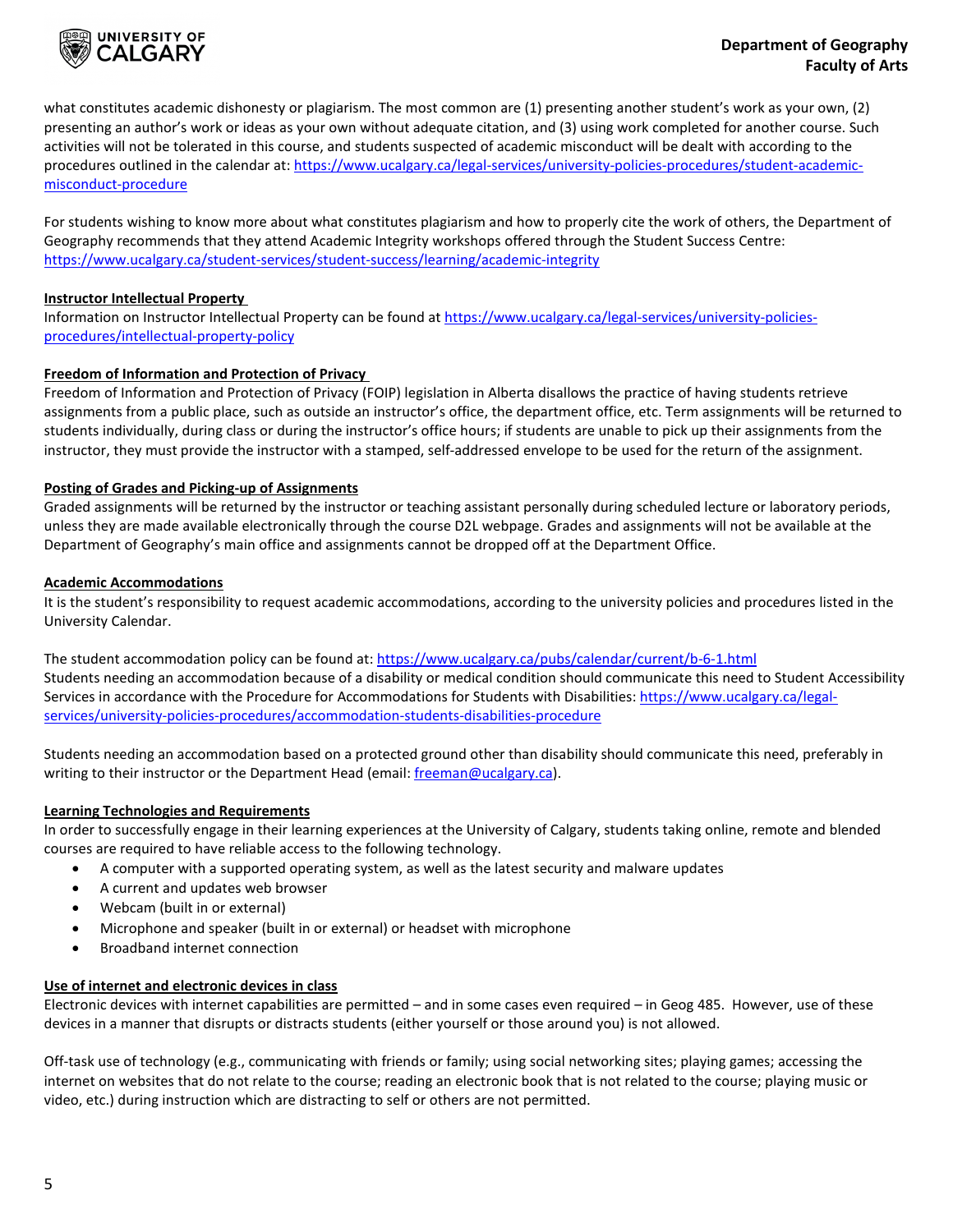

## **Guidelines for Zoom Sessions**

Zoom is a video conferencing program that will allow us to meet at specific times for a "live" video conference, so that we can have the opportunity to meet each other virtually and discuss relevant course topics as a learning community.

To help ensure Zoom sessions are private, do not share Zoom link or password with others, or on any social media platforms. Zoom links and passwords are only intended for students registered in the course. Zoom recordings and materials presented in Zoom, including any teaching materials, must not be shared, distributed or published with the instructor's permission.

The use of video conferencing programs relies on participants to act ethically, honestly and with integrity; and in accordance with the principles of fairness, good faith and respect (as per the Code of Conduct). When entering Zoom or other video conferencing sessions (such as MS Teams), you play a role in helping create an effective, safe and respectful learning environment.

Please be mindful of how your behavior in these sessions may affect others. Participants are required to us names officially associated with their UCID (legal or preferred names listed in the Student Centre) when engaging in these activities. Instructors/moderators can remove those whose names do not appear on class rosters. Non-compliance may be investigated under relevant University of Calgary conduct policies (e.g. Student Non Academic Misconduct Policy). If participants have difficulties complying with this requirement, they should email the instructor of the class explaining why, so the instructor may consider whether to grant an exception, and on what terms. For more information on how to get the most out of your Zoom sessions visit: [https://elearn.ucalgary.ca/guidelines-for-zoom/.](https://elearn.ucalgary.ca/guidelines-for-zoom/)

If you are unable to attend a Zoom session, please contact your instructor to arrange an alternative activity for the missed session (e.g., to review a recorded session). Please be prepared, as best as you are able, to join class in a quiet space that will allow you to be fully present and engaged in Zoom sessions. Students will be advised by their instructor when they are expected to turn on their webcam (for group work, presentations, etc.).

The instructor may record online Zoom class sessions for the purposes of supporting student learning in this class – such as making the recording available for review of the session or for students who miss a session. Students will be advised before the instructor initiates a recording of a Zoom session. These recordings will be used to support student learning only and will not be shared or used for any other purpose.

#### **Media Recording**

[https://elearn.ucalgary.ca/wp-content/uploads/2020/05/Media-Recording-in-Learning-Environments-OSP\\_FINAL.pdf](https://elearn.ucalgary.ca/wp-content/uploads/2020/05/Media-Recording-in-Learning-Environments-OSP_FINAL.pdf)

#### **Course evaluations and student feedback**

Student feedback will be sought at the end of the course through the standard University Student Ratings of Instruction (USRI) and Faculty course evaluation forms.

## **Accessibility**

Students will need to see lectures (visually) in order to get all of the information. YuJa not be used in Geog 485.

#### **Copyright Legislation**

All students are required to read the University of Calgary policy on Acceptable Use of Material Protected by Copyright <https://www.ucalgary.ca/legal-services/university-policies-procedures/acceptable-use-material-protected-copyright-policy> and requirements of the copyright act [\(https://laws-lois.justice.gc.ca/eng/acts/C-42/index.html\)](https://laws-lois.justice.gc.ca/eng/acts/C-42/index.html) to ensure they are aware of the consequences of unauthorised sharing of course materials (including instructor notes, electronic versions of textbooks etc.). Students who use material protected by copyright in violation of this policy may be disciplines under the Non-Academic Misconduct Act.

#### **Wellness and Mental Health Resources**

The University of Calgary recognizes the pivotal role that student mental health plays in physical health, social connectedness, and academic success and aspires to create a caring and supportive campus community where individuals can freely talk about mental health and receive supports when needed. We encourage you to explore the mental health resources available throughout the university community, such as counselling, self-help resources, peer support, or skills-building available through the SU Wellness Centre (Room 370, MacEwan Student Centre, [https://www.ucalgary.ca/wellnesscentre/services/mental-health-services\)](https://www.ucalgary.ca/wellnesscentre/services/mental-health-services) and the Campus Mental Health Strategy website [\(http://www.ucalgary.ca/mentalhealth/\)](http://www.ucalgary.ca/mentalhealth/).